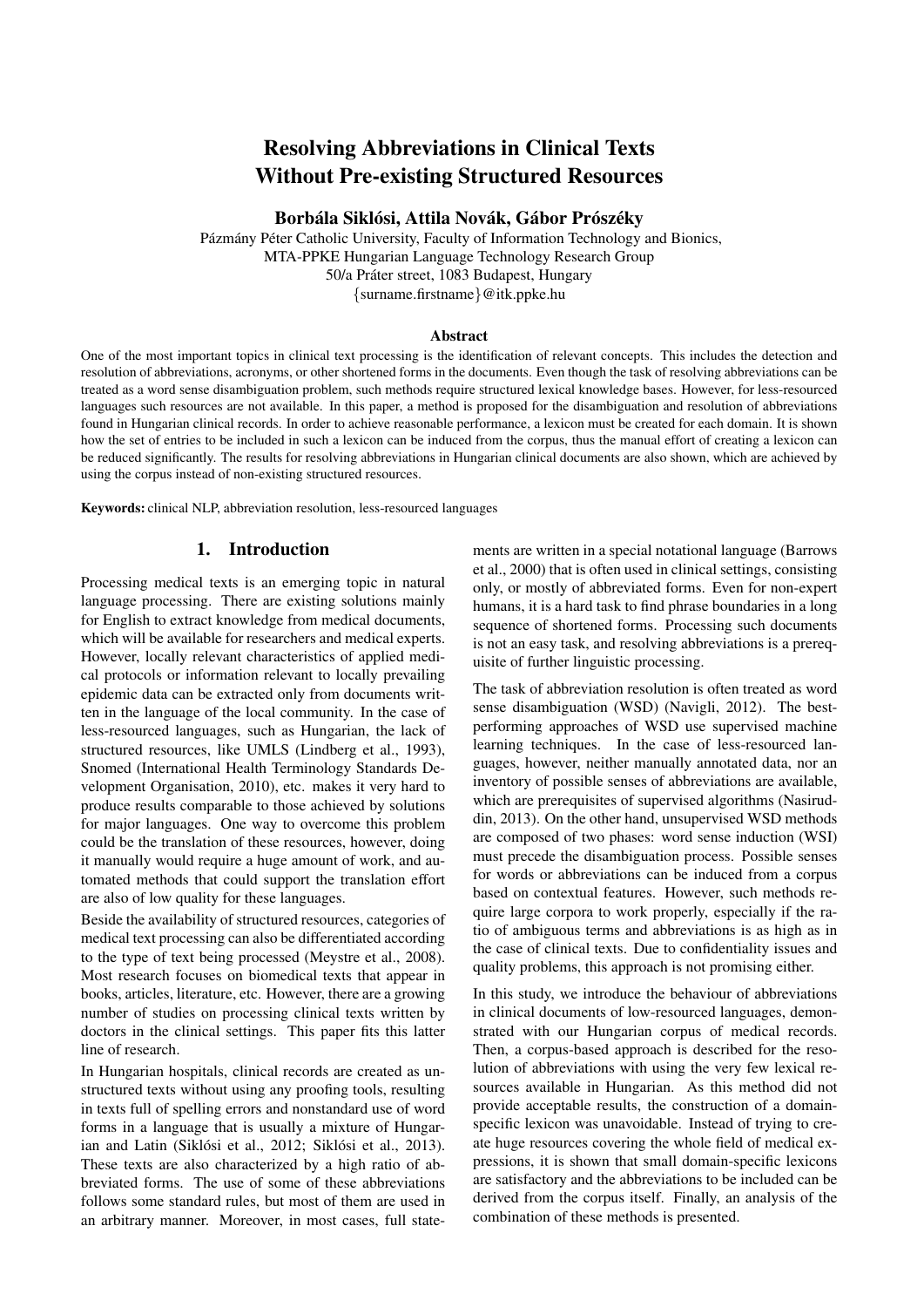### 2. Related work

There are several studies, most of them applied to English texts, that address the specific task of medical language processing. One of the most challenging preprocessing steps is the detection and resolution of abbreviations found in the free-text parts of these documents. As opposed to biomedical literature, where the first mention of an abbreviated form is usually preceded by its expanded form or definition, in clinical records this is not the case. That is why simple abbreviation-definition patterns are not applicable to clinical notes as described by Xu et al. in (Xu et al., 2007). The same study compares some machine learning approaches, all achieving considerable results, but even using already existing external resources, the authors admit the need of a manually created inventory. A recent study (Wu et al., 2012) compared the performance of some biomedical text processing systems trained on biomedical literature on the task of resolving abbreviations in clinical texts. All the systems (MetaMap, MedLEE and cTAKES) achieved suboptimal results calling for more advanced abbreviation recognition modules.

Most approaches to resolving clinical abbreviations carried out in English rely on some very common medical lexical resources. Even though Xu in (Xu et al., 2007) showed that the sense inventories generated from the UMLS covered only about 35% of the abbreviations they had extracted from their corpus, these already contain definitions and possible interpretation candidates. Thus the problem can be reduced to abbreviation disambiguation, as it is carried out in (Wu et al., 2012; Xu et al., 2009; Pakhomov et al., 2005). These methods focus primarily on supervised machine learning approaches, where a part of the training corpus is labeled manually. Pakhomov in (Pakhomov, 2002) described a semi-supervised method to build training data for Maximum Entropy modeling of abbreviations automatically. In most of these studies, both training and evaluation of the systems are performed on a few manually chosen abbreviations and their disambiguation.

### 3. Clinical abbreviations

The use of a kind of notational text is very common in clinical documents. This dense form of documentation contains a high ratio of standard or arbitrary abbreviations and symbols, some of which may be specific to a special domain or even to a doctor or administrator. These shortened forms might refer to clinically relevant concepts or to some common phrases that are very frequent in the specific domain. For the clinicians, the meaning of most of these common phrases is as trivial as the standard shortened forms of clinical concepts due to their expertise and familiarity with the context. Some examples for abbreviations falling into these categories are shown in Table 1.

#### 3.1. Series of abbreviations

Even though standalone abbreviated tokens are highly ambiguous, they more frequently occur as members of multiword abbreviated phrases, in which they are usually easier to interpret unambiguously. For example *o.* could stand for any word either in Hungarian or in Latin, starting with the letter *o*, even if limited to the medical domain. However,

| Domain   | Abbr.       | Resolution                 | in Hungarian     | in English        |  |
|----------|-------------|----------------------------|------------------|-------------------|--|
| standard | o. d.       | oculus dexter<br>jobb szem |                  | right eye         |  |
|          | med.        | mediocris                  | közepes fokú     | medium grade      |  |
|          | gr.         | gradus                     |                  |                   |  |
| domain-  | Ω.          | oculus                     | szem             | eye               |  |
| specific | Ω.          | OS.                        | csont            | bone              |  |
| domain-  | sü          | saját szemüveg             | saját szemüveg   | own glasses       |  |
| specific | fén         | fényérzés nélkül           | fényérzés nélkül | no sense of light |  |
| common   | $\mathbf n$ | normál                     | normál           | normal            |  |
| common   | köv         | következő                  | következő        | next              |  |
| words    | lsd         | lásd                       | lásd             | see               |  |

Table 1: Some examples for the use of simple abbreviations. Some of them are commonly known standard forms, usually of Latin origin, some others, though related to the clinical domain, might have several meanings depending on the specific sub-domain. The rest are abbreviated common words, usually of Hungarian origin, and might also refer to both clinical phrases or common words.

in our corpus of anonymized ophthalmology reports, *o.* is barely used by itself, but together with a laterality indicator, i.e. in forms such as *o. s., o. d.*, or *o. u.* meaning *oculus sinister* 'left eye', *oculus dexter* 'right eye', or *oculi utriusque* 'both eyes', respectively. In such contexts, the meaning of the abbreviated *o.* is unambiguous. It should be noted, that these are not the only representations for these abbreviated phrases, for example *oculus sinister* is also abbreviated as *o. sin., os, OS*, etc. Table 2 shows the ratio of unique abbreviation sequences of different lengths detected automatically in the corpus with the method described in Section 5.1. The number of different single-token abbreviations is roughly equal to the number of all multi-token abbreviations.

| LUIKUI. |            |    |          |     |                 |         |
|---------|------------|----|----------|-----|-----------------|---------|
| $-$     | 530%<br>4Ο | OZ | $\alpha$ | 501 | $\sim$<br>$6\%$ | 8%<br>ິ |

Table 2: The ratio of unique abbreviation series of different lengths detected automatically in the corpus.

Thus, when performing the resolution of abbreviations, we considered series of such shortened forms instead of single tokens. A series is defined as a continuous sequence of shortened forms without any unabbreviated word breaking the sequence. These series are not necessarily coherent phrases. The individual elements of such sequences of abbreviations are by themselves highly ambiguous, and even if there were an inventory of Hungarian medical abbreviations, which does not exist, their resolution could not be solved. Moreover, the mixed use of Hungarian and Latin phrases results in abbreviated forms of words in both languages, thus the detection of the language of the abbreviation is another problem. For example, in the "sentence"

> *Dg : Tu. pp. inf et orbitae l. dex. , Cataracta incip. o. utr. , Hypertonia*,

the abbreviation spans are the following:

*Dg*, *Tu. pp. inf*, *l. dex.*, *incip. o. utr.*.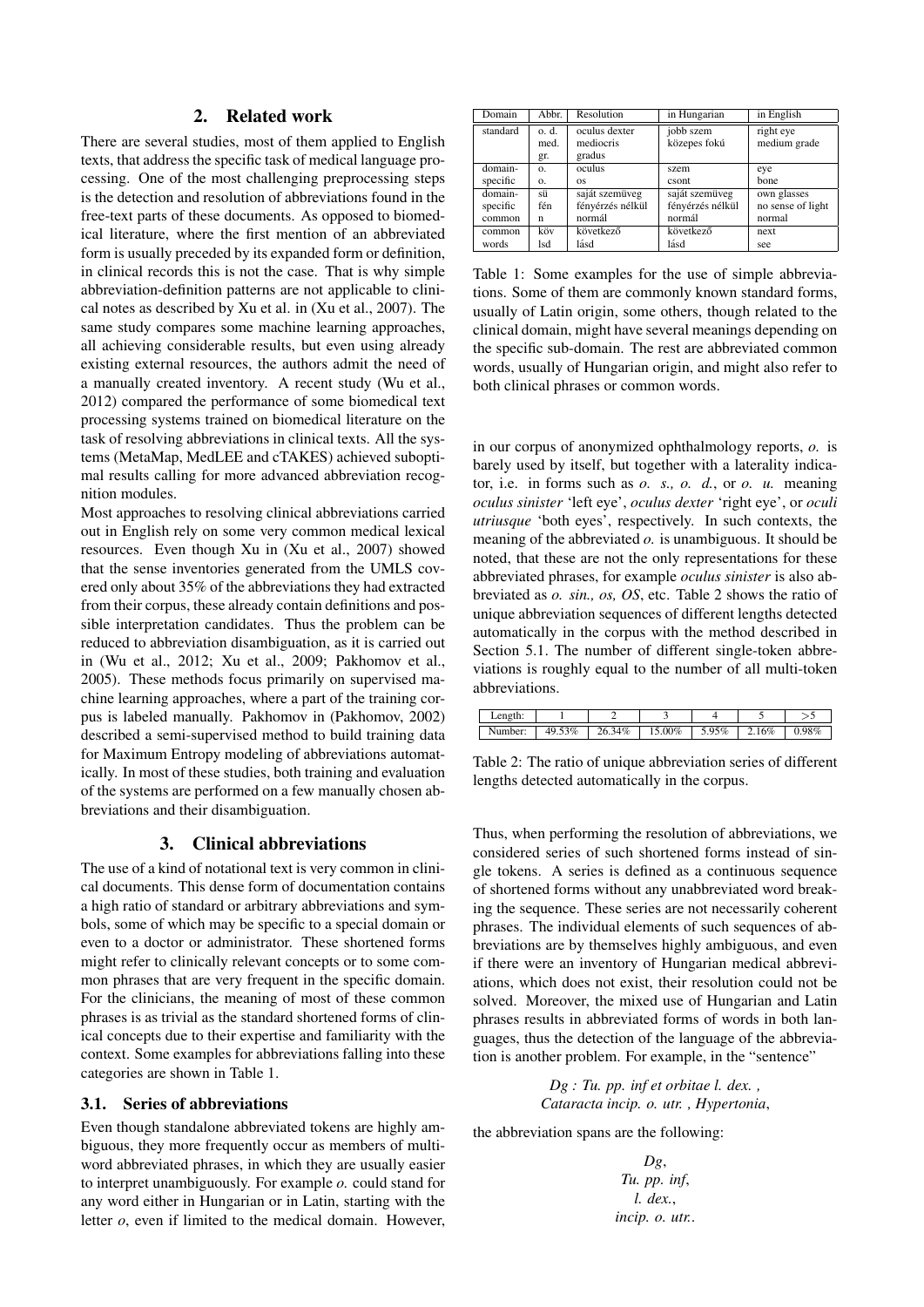### 3.2. The lexical context of abbreviation sequences

In the above example, the last section is misleading, since the token *incip.* is part of the phrase *Cataracta incip.*, i.e. it is related to its preceding neighbour, which is not included in this list as part of an abbreviation. This mixed use of a phrase is very common in the documents, with a diverse variation in using certain words in their full form or in some shortened form instead. In order to save such phrases and to keep the information relevant for the resolution of multiword abbreviations, the context of a certain length is attached to the detected series. In our experiments, the length of the context taken from both the left and right sides of the abbreviations ranged from 0 to 3 tokens. Since the average length of sentences in the corpus is 9.7 (Orosz et al., 2013), considering a larger context could span across sentences, but that would make no sense.

Beside completing such mixed phrases, the context also plays a role in the process of disambiguation. The meaning (i.e. the resolution) of abbreviations of the same surface form might vary in different contexts. Our experimental results showed that this does not require a larger window of sampling either.

### 4. Resources

The corpus In our research, we used a corpus of anonymized clinical documents, all falling into the domain of ophthalmology. A portion of this corpus was set aside for testing purposes. Table 3 contains detailed information about the size of these subcorpora.

|              | documents | sentences | tokens | abbreviated tokens |
|--------------|-----------|-----------|--------|--------------------|
| whole corpus | 2008      | 60660     | 552594 | 113091             |
| test corpus  |           | 693       | 5599   | 765                |

Table 3: The size of our corpus of clinical records

External lexicon Even though there are no structured lexical resources for Hungarian, the official coding system for diseases, anatomical structures and medical procedures is available (similar to the ICD systems in English). Thus, a simple dictionary was built from the ophthalmology sections of these descriptions. The final list of phrases contained 3329 entries. However, these phrases are written in the language of the official terminology, which is different in several respects from that used in the clinical texts.

Handmade lexicon Since the official descriptions turned out not to be of much use, a domain-specific lexicon seemed to be necessary. The first step of designing such a resource is to decide what phrases to include. We assumed that the most frequent abbreviations occurring in the corpus without their expanded form ever being written out have one unambiguous resolution within a narrow domain. For example, in the domain of ophthalmology, the abbreviation *o. d.* always stands for the phrase *oculus dexter*, meaning 'right eye'. Even though it appears in various shortened forms, it is never spelled out in its full form. Thus, a frequency list of abbreviations and abbreviation series was created from the whole corpus. Then a threshold value was defined experimentally and the abbreviations with a relative frequency above this threshold were included into our set of domain-specific abbreviations. Finally, the resolution of these abbreviations were defined with the help of a medical expert.

This approach can be applied to other domains as well. Thus, our method of abbreviation resolution is applicable to new domains with a relatively small amount of manual effort. In our case of ophthalmology records, rather good coverage can be achieved even with a small lexicon of 44 entries. Adding more items to the list further improves the quality of the resolution, however, the improvement achieved by adding new items diminishes quickly.

# 5. Methods

The primary objective of the research described here is finding spans in a sequence of abbreviations that can be unambiguously resolved together. Since sometimes whole statements or even sentences are written using this kind of heavily abbreviated notation, it is important to find an optimal partitioning of the tokens into meaningful spans. In the previous example, the fragment *incip. o. utr.* should be divided into the spans of *incip.* and *o. utr.*, even if the abbreviation *incip.* is not relevant by itself, but still its meaning is not related to the rest of the abbreviation sequence. However *o. utr.* can be resolved with high confidence.

### 5.1. Detection of abbreviations

The first problem to solve when trying to handle abbreviations within running text is detecting them. Since these texts usually do not follow standard orthographic and punctuation rules, especially in the case of highly abbreviated notational text, the detection of abbreviations cannot be based on patterns formulated according to standard rules of forming abbreviations. The ending periods are usually missing, abbreviations are written with varying case (capitalization) and in varying length. For example the following forms represent the same expression, *vörös visszfény* 'red reflection': *vvf, vvfény, vörösvfény*. We applied some heuristic rules to derive relevant features as indicators of a token being an abbreviation. These features were based on the following characteristics: the presence or absence of a word-final period, the length of the token, the ratio of vowels and consonants within the token, the ratio of upper- and lowercase letters, and the judgment of a Hungarian morphological analyzer, the lexicon of which was expanded with medical terminology (Novák, 2003; Prószéky and Kis, 1999).

### 5.2. Resolving abbreviations

Once the abbreviation series are extracted from a document, a maximum coverage resolution suggestion process is carried out. The steps of the algorithm are the following:

1. For each possible partitioning of the tokens into nonoverlapping spans, a regular expression pattern is generated. The patterns are created by general abbreviation rules, such that each letter in the abbreviated form represents the starting letter of each word in the expanded phrase (assuming that it is an acronym). Or,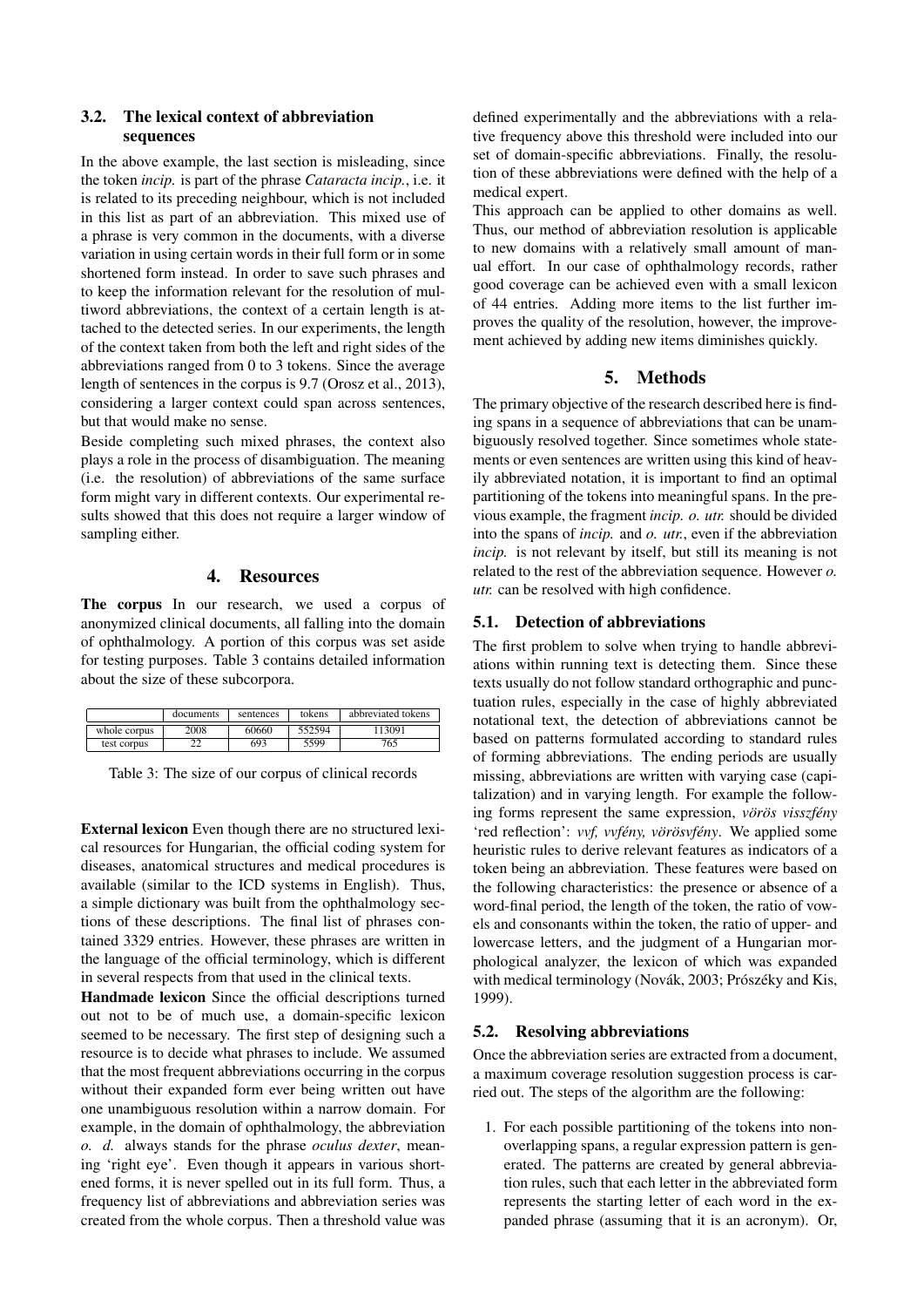in the case of multiword abbreviations, each member represents the beginning of each word (not just the first letter) in the interpretation. Some pattern generation rules are presented in Table 4.

- 2. The regular expressions for each span are matched against the corpus resulting in full or partial resolutions.
- 3. The regular expressions are refreshed based on the results retrieved from the corpus.
- 4. These expressions are then matched against the lexicons.
- 5. The results of the spans are concatenated to cover the whole series and each such merged resolution candidates are given a score appropriate for ranking.
- 6. The highest ranked resolution is considered as the final one.

During this process, the optimal division of the abbreviation series and its resolution are carried out in one step. This is ensured by the scoring method. The different partitionings are ranked according to three features, optimizing for the longest coverage and best resolution of the abbreviation sequence. The features used for ranking are 1) the number of all tokens in the sequence covered by a resolved form, 2) the size of the longest span covered, 3) the size of the shortest span covered. If the sequence *Exstirp. tu. et reconstr. pp. inf. l. d.*, is partitioned as | *Exstirp. tu.* | *et* | *reconstr. pp. inf.* | *l. d.* |, with having a resolution candidate for each partition except for the word *et*, then the value of the features are 7, 3 and 2, respectively. Finally, these values given for each feature are transformed into a percentage score by a weighted combination of them.

### 5.3. Experiments

The algorithm described above uses three resources where the resolution candidates are searched for: 1) a lexicon containing the ophthalmology section of the official ICD coding system, 2) our handmade lexicon, and 3) the corpus itself. In our experiments, we investigated how the performance of the algorithm is influenced by the availability of these resources to the program. The goal of these experiments were threefold. First, since there is a lack of structured external resources, we wanted to investigate to what extent we could rely on a raw, domain-specific corpus to resolve abbreviations. In order to do this, the size of the corpus in which the regular expressions were matched was changed incrementally. Second, we wanted to check the hypothesis that a small, manually built lexicon (containing the most frequent abbreviations) can be built and utilized and in an effective manner. Moreover, we wanted to identify a threshold for the collected entry candidates to such a lexicon for an arbitrary domain. Third, the best performing combination was evaluated.

### 6. Results and discussion

A test set of 22 documents was used for evaluation purposes both for the task of abbreviation detection and resolution.

| abbr           | regexp                                                                              | matching expansion |
|----------------|-------------------------------------------------------------------------------------|--------------------|
| 0. S.          | o [ ^<br>$\left] \ast \left. \right. \right.$ s $\left[ \right. \right.$<br>$\star$ | oculus sinister    |
| O <sub>S</sub> | os fî<br>╵★                                                                         | osteoporosis       |
| <b>OS</b>      | $\circ$ $\circ$<br>$\left  \star \right $ s $\left  \right $                        | oculus sinister    |

Table 4: Some of the simplest patterns generated from two short abbreviated phrases. The complexity and variability of these patterns is proportional to the length of the original abbreviation sequence.

|               | result |
|---------------|--------|
| Precision:    | 95.99% |
| Recall:       | 97.12% |
| $F$ -measure: | 96.55% |

Table 5: Evaluation results for abbreviation detection

The abbreviations in this set were labeled manually and resolved by a medical expert. Finally, the number of tokens labeled as abbreviations was 765. The actual meaning for 56 of them could not be specified. These included initials of doctors; author-specific shortened forms; tokenization errors, etc. Thus, the remaining 709 abbreviations were considered when evaluating our methods for abbreviation resolution.

Performance in both tasks was measured in terms of precision, recall and F-measure. For abbreviation detection, precision was calculated as the number of true positives divided by the sum of true positives and false positives and recall was defined as the number of true positives divided by the sum of true positives and false negatives. On the other hand, for the resolution task, precision was defined as the number of correctly resolved tokens divided by the number of all resolved tokens, while recall is the number of correctly resolved tokens divided by the number of all abbreviations (Cohn, 2003). Thus, if having one abbreviation resolved correctly without touching anything else, a precision of 100% could be achieved, which does not reflect the real performance. That is why  $F_2$ -measure was defined as the harmonic mean between precision and recall biased towards recall.

Table 5 shows the final results for the detection of abbreviations. Most of the errors in the detection arose from misspelled forms, tokenization errors or Latin abbreviations.

In the case of abbreviation resolution, the effect of varying four parameters were investigated. The first parameter was the size of the context taken into consideration when resolving abbreviation sequences. Second, we investigated the effect of changing the size of the corpus used for pattern matching. Third, the effect of changing the size of our handmade lexicon and finding the optimal threshold value to decide what to include in it. And fourth, the performance of the system using the best combination of these parameters was evaluated.

Figure 1 shows the results of three experimental setups  $((a),(b)$  and  $(c)$ ). In each of them, the size of the manually created lexicon was kept at a fixed size (0, 44, and 136 entries). The size of the corpus was increased in units of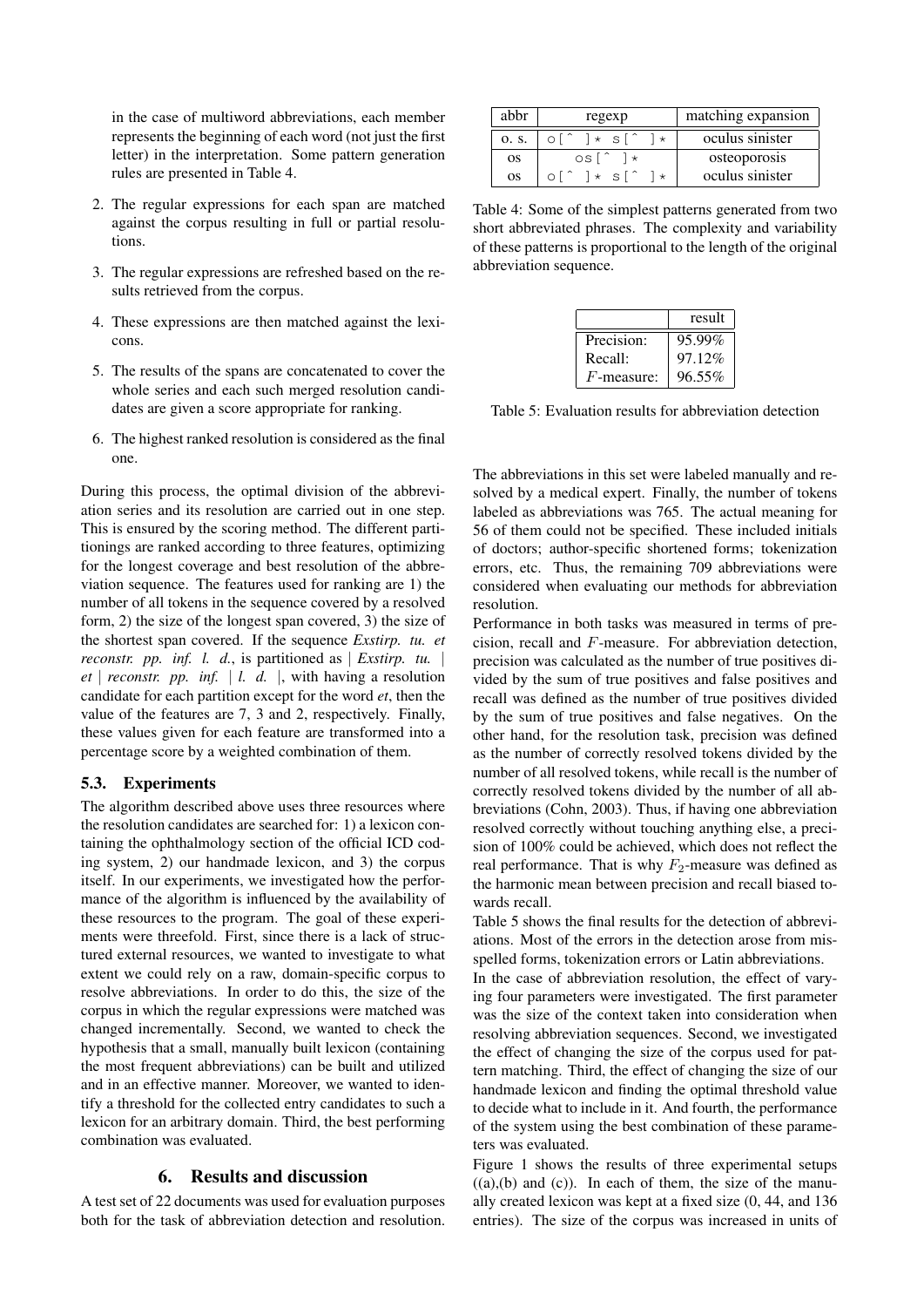

Figure 1: The performance results as a function of the corpus size for different context sizes and using a fixed portion of our handmade lexicon (0, 44 and 136 entries respectively). Graphs (a), (b) and (c) represent the results for all abbreviation series, while graphs (d), (e) and (f) represent the results for multi-token abbreviation sequences only.

around 3000 sentences in each step and the performance for context sizes 0 to 3 tokens were measured. Replacing each abbreviation with its definition from the lexicon (if it was included in the lexicon) was considered as the baseline. In the first case, without the lexicon, this baseline was an F-measure of 0%, in the second case 60.52%, and in the third case, it was 75.71%. As it can be seen from the graphs, these values are quite below the performance of our final combined system. In each case, considering the tokens without any context always performs worst, however, taking a context larger than one token before and after the abbreviation has a positive effect only if the manually created lexicon is not used. In this case, the system with a context size of three tokens performed best.

Increasing the size of the corpus had a similar effect. When the domain-specific lexicon is available, then the only significant change in performance occurred when adding the first portion of the corpus. Further increasing its size did not influence the performance of these setups. This is due to the relatively small size of the corpus and the noisy nature of the texts.

In (Siklósi and Novák, 2013), it was reported that by in-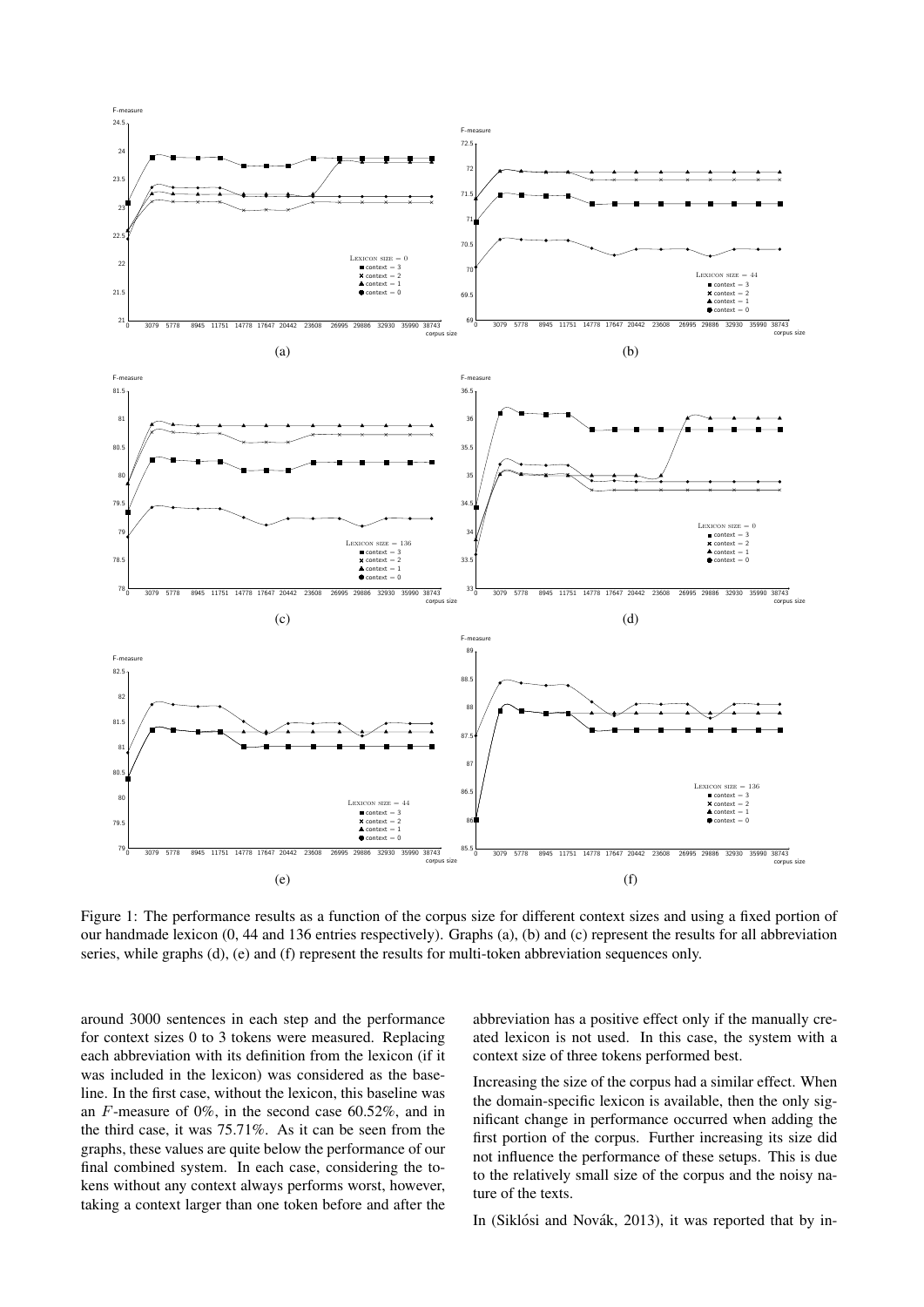creasing the size of the corpus, the difference between the performance achieved by using lexicons of different sizes can be made up. However, in that study, abbreviations of multiple tokens were considered (i.e. no single abbreviated tokens) and the test set contained unique abbreviations. Thus we also performed the evaluation tests on abbreviation sequences of length greater than 1 (see graphs (d), (e) and (f) of Figure 1). Comparing the behaviour of the algorithm for all and for multiple-token abbreviations, there are two main differences. First, the performance values are higher for longer series of abbreviations. Second, taking a context of any size performs worse than having only the abbreviation by itself in the case of such longer series. Moreover, we found that, when using the lexicon, adding too much of the corpus will generate noise for the resolution process instead of enhancing the quality.

In order to find an optimal relative occurrence frequency threshold value for abbreviations that should be included in the handmade lexicon, the largest corpus size was used and the abbreviations were added to the lexicon incrementally. Figure 2 shows the change in the threshold and the performance as a function of the number of entries in the lexicon. The results are in accordance with our assumption that including the most frequent abbreviations in the lexicon has a more significant role than creating a large, more detailed lexicon. Adding only the first 10 most frequent abbreviations to the lexicon results in a 30% increase in the performance. Even though the performance grows further if adding more entries, an optimal threshold can be set by cutting the long tail of the graphs. Thus, in our case, this cut was done where abbreviations with relative frequency higher than 0.0025 were added to the lexicon. It resulted in a lexicon size of 44 entries.



Figure 2: The change in the threshold and the performance as a function of the number of entries in the lexicon. Decreasing the threshold (measured in relative corpus frequency) below the value of 0.0025 does not produce a significant increase in the performance relative to the manual effort needed to define the meaning of these abbreviations. The F-measure values here correspond to a context size of one token and the whole corpus is used for pattern matching.

Even though the above investigations are important in order to be able to generalize the system to other domains or languages, and filling the gap caused by the lack of struc-

| length | lexicon size | precision | recall | ťЭ     |
|--------|--------------|-----------|--------|--------|
| all    | 136          | 93.23%    | 78.29% | 80.88% |
|        | 44           | 88.37%    | 68.73% | 71.92% |
| >1     | 136          | 96.22%    | 86.23% | 88.05% |
|        | 44           | 90.63%    | 79.46% | 81.46% |

Table 6: The best performance achieved for the ophthalmology corpus for all abbreviations and for abbreviation series of length greater than 1.

tured resources, our goal was also to achieve the best results in resolving abbreviations in Hungarian clinical records in the domain of ophthalmology. The best results compared to those achieved by using the above described threshold are shown in Table 6. In the case of the final setup, pattern matching was applied to the whole corpus with taking a one-token context around each abbreviation, and using an enlarged version of our lexicon to 136 entries. (We have no data about further increasing this size.) Thus, an Fmeasure of 80.88% was achieved for all abbreviations and 88.05% for abbreviation series consisting of multiple tokens.

### 7. Conclusion

Automatic detection and resolution of abbreviations in clinical documents are usually solved by using external resources. In this study an approach was presented to solve the same problems if such resources are not available, which is the case for less-resourced languages, such as Hungarian. It has been shown that the presence of a domain-specific lexicon is crucial, however it does not need to be a large, detailed knowledgebase. A small lexicon can be created by defining the resolution for the most frequent abbreviations found in a corpus of a narrow domain. The rest of the abbreviations can be resolved based on the corpus itself. On the other hand, the role of the context of an abbreviated token was investigated from different aspects. It has been shown that ambiguous abbreviations are much easier to be interpreted as members of abbreviation series, moreover, adding a one token long context to these series has also beneficial effect on the performance of the disambiguation process.

#### 8. Acknowledgement

The authors of this paper would like to thank Akos Kusnyerik for providing his expertise knowledge in ophthalmology.

This research was partially supported by the project grants  $TAMOP-4.2.1$ ./B- $11/2-KMR-2011-0002$  and  $TAMOP-$ 4.2.2./B–10/1-2010-0014.

#### 9. References

Barrows, J. R., Busuioc, M., and Friedman, C. (2000). Limited parsing of notational text visit notes: ad-hoc vs. NLP approaches. *Proceedings of the AMIA Annual Symposium*, pages 51–55.